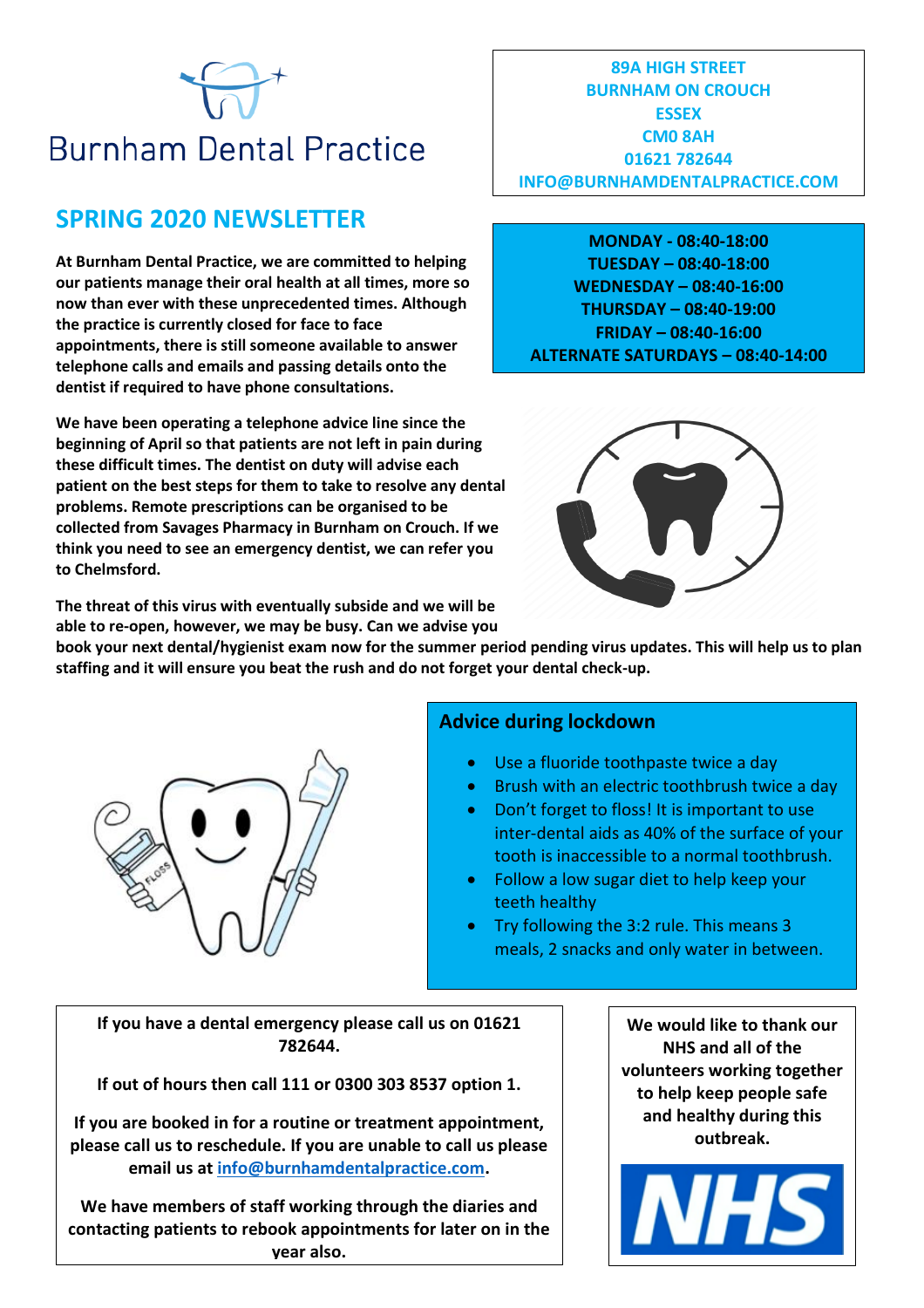# **WHAT COUNTS AS A DENTAL EMERGENCY?**

#### **NON-URGENT**

**Treat at home, or call usual dental practice for further advice** 

- **Loose or lost crowns, bridges or veneers**
- **Broken, rubbing or loose dentures**
- **Bleeding gums**
- **•** Broken, lose or lost fillings
- **Chipped teeth with no pain**
- **Loose orthodontic wires**

#### **URGENT**

**Call your usual dental practice for advice first** 

- **Facial swelling extending to eye or neck**
- **Bleeding following an extraction that does not stop after 20 minutes solid pressure with gauze/clean hankie. A small amount of oozing is normal, just like if you had a grazed knee.**
- **Bleeding due to trauma**
- **Trauma resulting in a tooth being knocked out of the socket, or a large fracture resulting from trauma and causing severe pain.**
- **Significant toothache preventing sleep or eating, associated with significant swelling, or fever that cannot be managed with painkillers.**

#### **STRAIGHT TO A&E**

- **Facial swelling affecting vision or breathing preventing mouth opening more than 2 fingers width.**
- **Trauma causing loss of consciousness, double vision or vomiting.**

## **Toothache**

**If the tooth is extremely sensitive to hot or cold, this may be a sign of decay and antibiotics will not help. These at home measures may help assist with pain management until you can see a dentist.** 

- **Good cleaning with fluoride toothpaste and reducing sugar intake will help stop decay from getting any worse.**
- **If there is a hole in the tooth, or the tooth has cracked and is now sensitive, a temporary filling material can be packed into the space to help make symptoms more manageable. These are widely available both online and from supermarkets or pharmacies.**
- **Toothpaste aimed at reducing tooth sensitivity, such as Sensodyne Repair and Protect, may also help reduce pain. Rub the toothpaste directly onto the affected area and do not rinse. Anaesthetic gel such as Orajel can also help ease the pain.**
- **If the pain is severe, rinsing with cold water can sometimes ease the pain whilst you are waiting to be assessed by a dentist.**